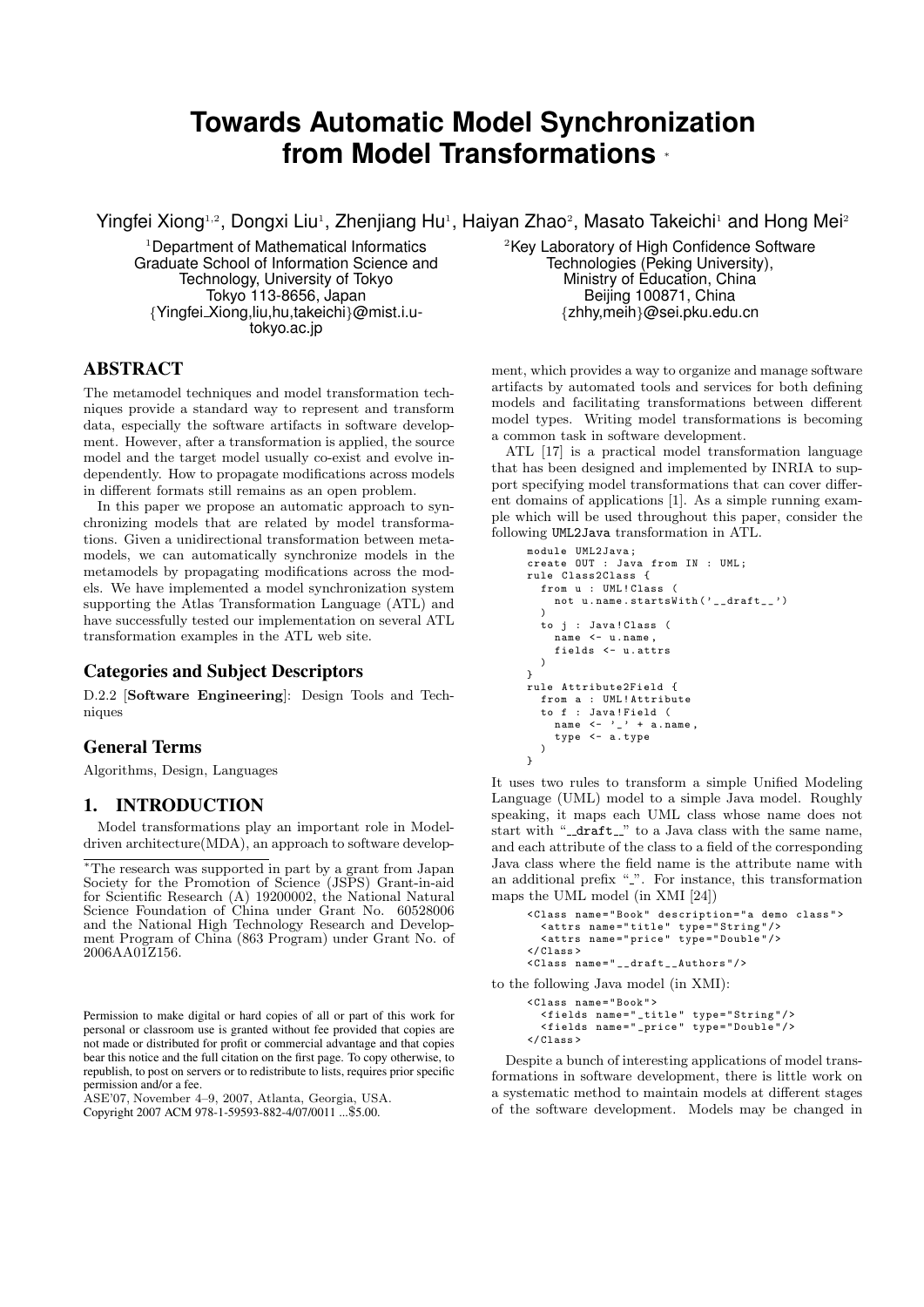both source and target sides after transformation. For the above example, suppose a group of designers and a group of programmers are working on the models at the same time. The designers may want to add a new attribute authors to the Book class on the UML model

```
< Class name =" Book " description = "a demo class " >
   < attrs name =" title " type = " String " />
   <attrs name="price" type="Double"/><br><attrs name="authors" type="String"/>
</ Class >
< Class name =" __draft__Authors "/ >
```
while at the same time the programmers may change the field name title to bookTitle, delete the field price from the Java model, and add a new comment to the Book class.

```
< Class name =" Book " >
    <fields name="_bookTitle" type="String"/><br><comment text="_bookTitle cannot be null"/>
\langle/Class >
```
Now the UML model and the Java model become inconsistent and need to be synchronized. Simply performing the UML2Java transformation again is not adequate because the modifications on the Java model will be lost.

There are many challenges in automatically synchronizing these two models related by a model transformation. First and most importantly, in order to establish and maintain consistency, we need to precisely define what it means for two models to be synchronized. Although there are several general model synchronization frameworks [15, 16, 8] and many specific code-model synchronization tools such as Rational Rose [25], there is, as far as we are aware, no clear semantics for model synchronization in the context where a model transformation is formally given.

Second, we need an automatic way to derive from a given transformation enough necessary information, forward and backward, such that not only modifications on the source model can be automatically propagated to the target model, but also modifications on the target model can be automatically reflected back to the source model. The existing model synchronization systems [25] and model synchronization frameworks [15, 16, 8] cannot work well here, because they require users to explicitly write synchronization code to deal with each type of modification on each type of model. This makes it hard to guarantee consistency between the synchronization code and the transformation code, let alone to say consistency between the two models.

Third, the method should be able to deal with general model transformations described in general transformation languages. In fact, the more restriction we impose on a model transformation, the easier but less useful the derived model synchronization process will be. Therefore, we should target a class of practically useful model transformations in order to obtain a useful model synchronization system.

In this paper, we report our first attempt towards automatically constructing a model synchronization system from a given model transformation described in ATL. Our main contributions can be summarized as follows.

• We define a clear semantics of model synchronization under the context where two models to be synchronized are related by a model transformation. Our semantics precisely characterizes the behavior of the synchronization process with four important properties, namely stability, information preservation, modification propagation and composability, which provide

users a clear image of what models will be after synchronization. These properties were much motivated by studies on updating semantics of database views [7] and the well-definedness of bidirectional tree transformation [12, 20]. We are the first who adapted these results to solve the model synchronization problem.

- We propose a new model synchronization approach that can automatically synchronize two models related by a transformation described in ATL, without requiring users to write extra synchronizing code. The model synchronization process satisfies the required properties and ensures correct synchronization of models. Different from the existing bidirectional tree transformations working on high level functional programs [12, 20], our approach works on low level byte codes, which allows us to target more general transformation programs and cover the full ATL.
- We have implemented a model synchronization system by extending the ATL Virtual Machine (VM), the interpreter of ATL byte-code, and have successfully tested several ATL transformation examples in the ATL web site [1]. The current prototype system is available at our web site [2].

The rest of the paper is organized as the follows. We start by defining semantics of model transformation of two models that are related by a model transformation in Section 2. We then show how to automatically synchronize models from a model transformation in Section 3 and Section 4. We give a case study to illustrate the feasibility of our system in Section 5. Finally, we discuss related work in Section 6 and conclude the paper in Section 7.

# 2. SEMANTICS OF MODEL SYNCHRONIZA-TION

The semantics of model synchronization characterizes the behavior of the synchronization process. A well-defined semantics offers users clear information on what their models should be after synchronization. This will increase the confidence of users to deploy automatic model synchronization in practical software development.

# 2.1 Model and Synchronization

In concepts, items in sets are not indexed. However, in physical implementations, we are always able to refer to items in sets by some kind of pointers or indexes. For example, the two model elements in the UML model in Section 1 can be referenced by XLink "/0" and "/1". We abstract these pointers and indexes as unstructured addresses.

In Meta-Object Facility (MOF), a model is a set of model elements and a model element consists of a set of attributes, each having an attribute name and storing a value or a set of value. We call the addresses of model elements as model references and the addresses of values as value addresses. In addition, we consider an attribute storing only one value as an attribute storing a collection that contains only one value for simplicity.

In our semantics, a model is a function mapping from model references to model elements, and each model element is a function mapping from attribute names to containers. A container is a function mapping from value addresses to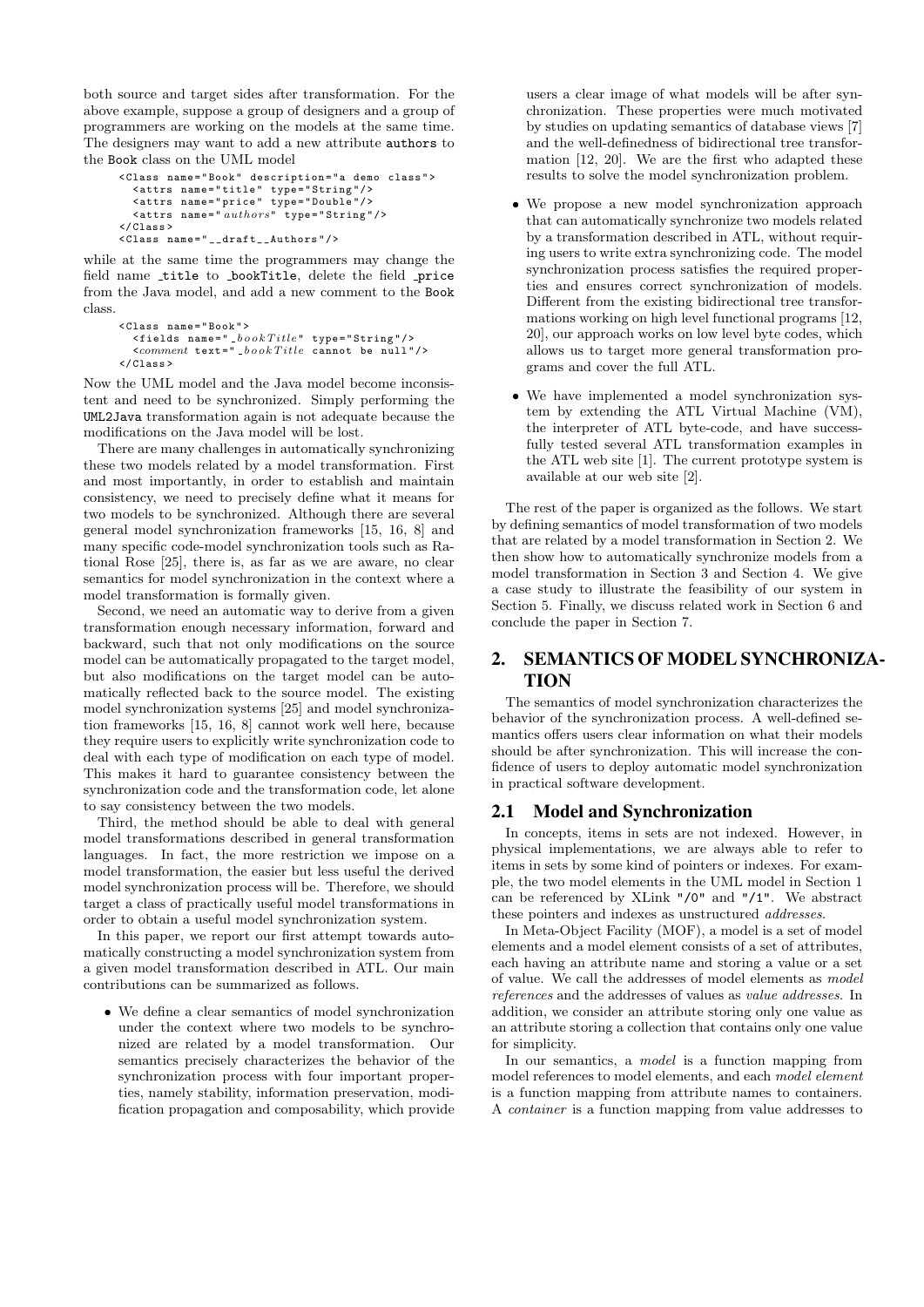values. A value can be a model reference, a null value or a value of boolean, string or integer. A null value means an undefined value. Models can be constrained by a metamodel. In other words, a metamodel includes a set of models sharing the same structure constraints.

There are several notations to be used in the following presentation. The notation  $m$  is used for denoting a model,  $r$  for a model reference,  $n$  for an attribute name,  $d$  for a value address and  $v$  for a value or a model element. Given two metamodels S and T, the model transformation  $f : S \to T$ is a partial function that takes a model in S and produces a model in T.

In our approach, a synchronization process with respect to a given transformation  $f : S \to T$  is a partial function with the following signature:  $sync_f : S \times S \times T \rightarrow S \times T$ which takes as input the original source model, the modified source model and the modified target model, and produces the synchronized source model and target model. Note that  $sync<sub>f</sub>$  does not need the original target model since it can be obtained by applying  $f$  to the original source model.

### 2.2 Modification Operators on Model

In Figure 1 we define three modification operators replace, delete and insert, which perform replacement, deletion and insertion to models respectively, as indicated by their names. In this section, these operators help define the semantics of model synchronization; in the next section, they are used by the extended transformation system to implement the putting-back functions. These operators may take two or three parameters. The first parameter  $m$  is the model to be modified. The second parameter obj specifies the location in the model where a value or a model element is to be modified. The parameter *obj* can be  $(r, \perp, \perp)$  specifying a model element, or can be  $(r, n, d)$  specifying a value in a container of a model element. Here ⊥ means an unspecified part. The third parameter  $v$ , if available, is a new model element or a new value. In the definition of these operators, the notation  $f[k \mapsto v]$  means a function that maps k to v and maps any other value  $k' \neq k$  to  $f(k')$ .

Suppose M is the collection of model elements. We define a modification operation  $\phi$  as a function  $\phi: M \to M$  specialized from one of the above operators by providing obj and, if necessary, v. For instance, the modification operation  $\phi$ defined by  $\phi(m) =$  delete $(m, (r, \perp, \perp))$  denotes deleting the model element referred by r. Users may modify a model in many places at one time. This is modeled by a sequence of modification operations  $\phi_1 \circ \phi_2 \circ \ldots \circ \phi_n$ . We use  $\psi$  to denote a sequence of modification operations.

If two modification operations affect different parts of a model, they are said to be distinct, as defined below.

DEFINITION 1. Let  $op_1, op_2 \in \{$ replace, delete, insert $\}.$ Operations  $op_1(m, (r_1, n_1, d_1), v_1)$  and  $op_2(m, (r_2, n_2, d_2), v_2)$ are distinct if  $i_1 \neq i_2 \wedge i_1 \neq \bot \wedge i_2 \neq \bot$  where i can be r, n or d.

For distinct modification operations in a sequence, we can change their order without affecting modification result since they affect different parts of a model. On the other hand, any sequence of non-distinct operations can be converted to a sequence that only contains distinct operations. For example, if an operation to change the attribute of a model element into "a" is followed by another operation to change the same attribute into "b", then it is sufficient to use the

second operation to represent this sequence. Due to this, we only consider sequences with distinct modification operations in the following presentation, and assume  $\Psi$  to be the set of all such sequences.

Another property of modification operations is that the effect of applying the same sequence of operations twice is the same as the effect of applying the sequence once. Thus  $\psi$ , a sequence of modification operations, is idempotent:

$$
\forall \psi \in \Psi
$$
, and a model  $m \cdot \psi(\psi(m)) = \psi(m)$ 

This property will be used to check whether a modification sequence  $\psi$  has been applied to a model or not when we define properties of synchronization in Section 2.3. If we apply  $\psi$  to the model and the model remains the same, then  $\psi$  has already been applied to the model.

Some modifications to one model cannot be propagated to the other model. For the UML2Java example, the modification to the comment attribute in the Java model cannot be propagated to the UML model since there is no corresponding attribute. The operations performing such modifications are said to be non-reflectable, and otherwise they are reflectable.

DEFINITION 2. Given a transformation  $f : S \to T$ . A modification operation  $\phi_t$  is reflectable w.r.t f if for any  $s \in S$ , there exits a modification operation  $\phi_s$  such that  $f(\phi_s(s)) = \phi_t(f(s)).$ 

Suppose  $\psi = \phi_1 \circ \phi_2 \circ \ldots \circ \phi_n$ , we use the notation  $\psi|_f$ to denote the sequence of all non-reflectable operations in  $\psi$ w.r.t f. That is,  $\psi|_f = \phi_{k_1} \circ \phi_{k_2} \circ \dots \circ \phi_{k_m}$ , where for any  $i \in \{k_1, k_2, \ldots, k_m\}, \phi_i$  is non-reflectable w.r.t f and for any  $j, 1 \leq j \leq n \cap j \notin \{k_1, k_2, \ldots, k_m\}, \phi_j$  is reflectable w.r.t f.

## 2.3 Properties of Synchronization

We formalize the semantics of model synchronization by four important properties: stability, preservation, propagation and composability, which is inspired by those in the area of view update and bidirectional tree transformations [7, 12, 20]. In the following, we will describe what each of these properties means for model synchronization, and discuss its relations with the corresponding properties in the literature [7, 12]. Note that all these properties apply only when the execution of  $sync<sub>f</sub>$  process is successful.

The *stability* property says if neither the source model nor the target model is modified, the synchronization process should not modify any of them.

PROPERTY 1. (Stability).  $sync<sub>f</sub>(s, s, f(s)) = (s, f(s))$ 

The stability property corresponds to the GETPUT property [12] and the acceptable condition [7].

The preservation property states that the synchronization process should keep the modifications to source models and target models after synchronization.

PROPERTY 2. (Preservation). Given  $f : S \rightarrow T$ ,  $s \in S$ ,  $\psi_s, \psi_t \in \Psi$ . If  $sync_f(s, \psi_s(s), \psi_t(f(s))) = (s', t')$ , then we have  $\psi_s(s') = s'$  and  $\psi_t(t') = t'$ .

By this property, for the UML2Java example in Section 1, programmers can expect their modifications on comment and bookTitle are kept on the Java model after the synchronization, while designers can expect the authors attribute still appears on the UML model. The preservation property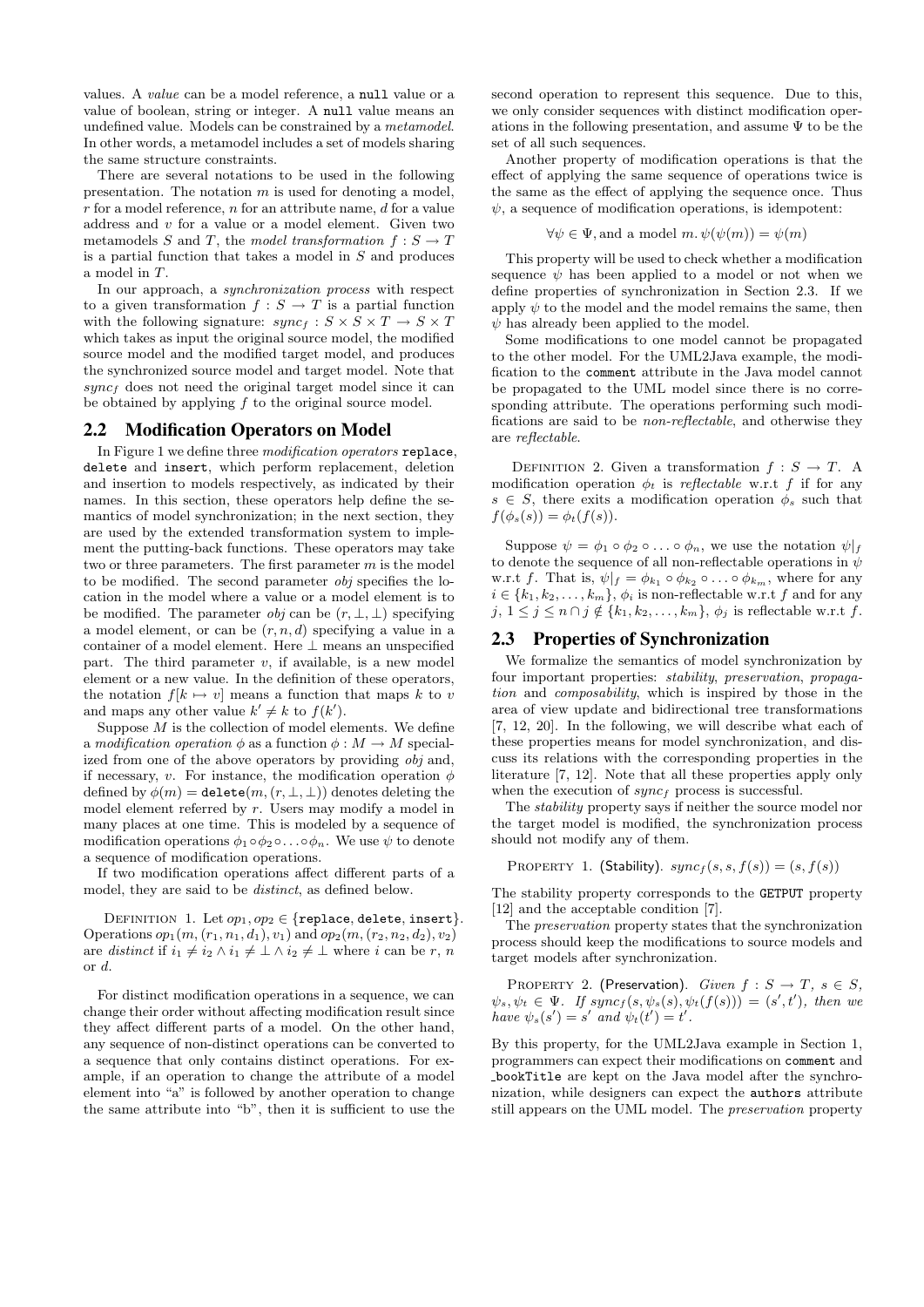$$
\begin{array}{rcl} \texttt{replace}(m,\mathit{obj},v)&=\left\{ \begin{array}{ll} m[r\mapsto m(r)[n\mapsto m(r)(n)[d\mapsto v]]], & \text{if } \mathit{obj}=(r,n,d) \text{ and } m(r)(n)(d) \text{ is defined;} \\ m, & \text{otherwise.} \end{array} \right.\\ \texttt{delete}(m,\mathit{obj})&=\left\{ \begin{array}{ll} m[r\mapsto m(r)[n\mapsto m(r)(n)[d\mapsto \bot]]], & \text{if } \mathit{obj}=(r,n,d); \\ m[r\mapsto \bot], & \text{if } \mathit{obj}=(r,\bot,\bot); \\ m, & \text{otherwise.} \end{array} \right.\\ \texttt{insert}(m,\mathit{obj},v)&=\left\{ \begin{array}{ll} m[r\mapsto m(r)[n\mapsto m(r)(n)[d\mapsto v]]], & \text{if } \mathit{obj}=(r,n,d) \text{ and } m(r)(n)(d) \text{ is undefined;} \\ m[r\mapsto v], & \text{if } \mathit{obj}=(r,\bot,\bot); \\ m, & \text{otherwise.} \end{array} \right. \end{array}
$$

#### Figure 1: Operators on Models

gets inspired by the PUTGET property [12] and the consistent condition [7], but these existing properties are defined in the situation where only views can be modified and thus concerns only preservation of modifications to views.

The propagation property guarantees the correct propagation of modifications among models.

PROPERTY 3. (Propagation). Given  $f : S \to T$ ,  $s \in S$ ,  $\psi_s, \psi_t \in \Psi$ . If  $sync_f(s, \psi_s(s), \psi_t(f(s))) = (s', t')$ , then we have  $\psi_t|_f(f(s'))=t'$ .

That is, the synchronized target model  $t'$  contains all those modifications in  $\psi_s$  if they are applied to values used by transformation  $f$ , and the synchronized source model  $s'$  contains all reflectable modifications in  $\psi_t$ . The rationale behind this property is that if one reflectable modification in  $\psi_t$  is not in s', then it cannot be generated by applying f to s', and thus the equation  $\psi_t|_f(f(s')) = t'$  cannot hold; if one modification in  $\psi_s$  is not in t' but will be brought into the target model by f, then t' cannot equal  $\psi_t|_f(f(s'))$ because  $f(s')$  includes this modification. This property also gets inspired by the PUTGET property [12] and the consistent condition [7]. However, this property concerns twoway propagation of modifications and allows non-reflectable modifications on target models.

The last property we consider is composability. Intuitively, this property says synchronizing twice with two sequences of operations will have the same effect as synchronizing once with one sequence of operations that is composed from the two sequences of operations.

PROPERTY 4. (Composability). Given  $f : S \to T$ ,  $s \in S$ ,  $\psi_s, \psi_{s'}, \psi_t, \psi_{t'} \in \Psi$ . If  $sync_f(s, \psi_s(s), \psi_t(f(s))) = (s', t')$ and sync<sub>f</sub>(s,  $\psi_{s'}(s'), \psi_{t'}(t') = (s'', t'')$  hold, then we have  $sync_f(s, \psi_{s'}(\psi_s(s)), \psi_{t'}(\psi_t(f(s)))) = (s'', t'').$ 

This property corresponds to the PUTPUT property [12] and gives users the freedom of performing synchronization at the time they want.

# 3. BACKWARD PROPAGATION OF MOD-**IFICATIONS**

To synchronize two models related by a model transformation, we need to propagate modifications between the source model and the target model. The propagation of modifications from the source model to the target model, i.e., the forward propagation, can be carried out by running the model transformation again. However, the propagation of modifications from the target model to the source model, i.e., the backward propagation, cannot get direct help from this transformation.

Table 1: The Core Instructions of ATL Byte-code

| instructions | description                                |  |
|--------------|--------------------------------------------|--|
| push         | push a constant to the stack               |  |
| pop          | pop the top of the stack                   |  |
| store        | store a value into a local variable        |  |
| load         | load value from local variable             |  |
| if           | branch if the top of the stack is true     |  |
| iterate      | delimitate the beginning of iteration on   |  |
|              | collection elements                        |  |
| enditerate   | delimitate the end of iteration on collec- |  |
|              | tion elements                              |  |
| call         | call a method                              |  |
| new          | create a new model element                 |  |
| get          | fetch an attribute of a model element      |  |
| set          | set an attribute of a model element        |  |

In this section, we will propose a technique to implement the backward propagation by extending the ATL Virtual Machine (VM). If we execute a transformation on the extended ATL VM, we will get a target model with extended model elements and extended values, and also a set of validity-checking functions. Extended model elements and extended values contain putting-back functions. If later users modify the model, we can use the functions on the modified values and model elements to reflect back the modifications. The validity-checking functions are used to check, after backward propagation, whether the modified values in the source model are valid in that they do not change the execution path of the transformation over this updated source model. This is to guarantee that the preservation property is satisfied by our model synchronization process.

## 3.1 ATL Byte-code

An ATL transformation program is first compiled into ATL byte-code and then executed on the ATL VM. The ATL VM, like the Java virtual machine, contains a stack to hold local variables and partial results. An ATL byte-code program consists of a sequence of instructions. A summary of the core ATL instructions is given in Table 1. The full specification of ATL byte-code and the ATL virtual machine can be found at the ATL web site [1].

As a simple example, the rule Attribute2Field in the UML2Java transformation in Section 1 can be written in byte-code, as shown in Figure 2. The first three lines return a list containing all UML!Attribute instances in the source model. Then instructions between Line 4 and Line 19 iterate on the list. Each instance is stored in a variable a (Line 5) and for each instance, a Java!Field model element is created (Line 6-7) and stored in a variable f (Line 8). Then the name attribute of the variable  $a$  is concatenated with " $\cdot$ "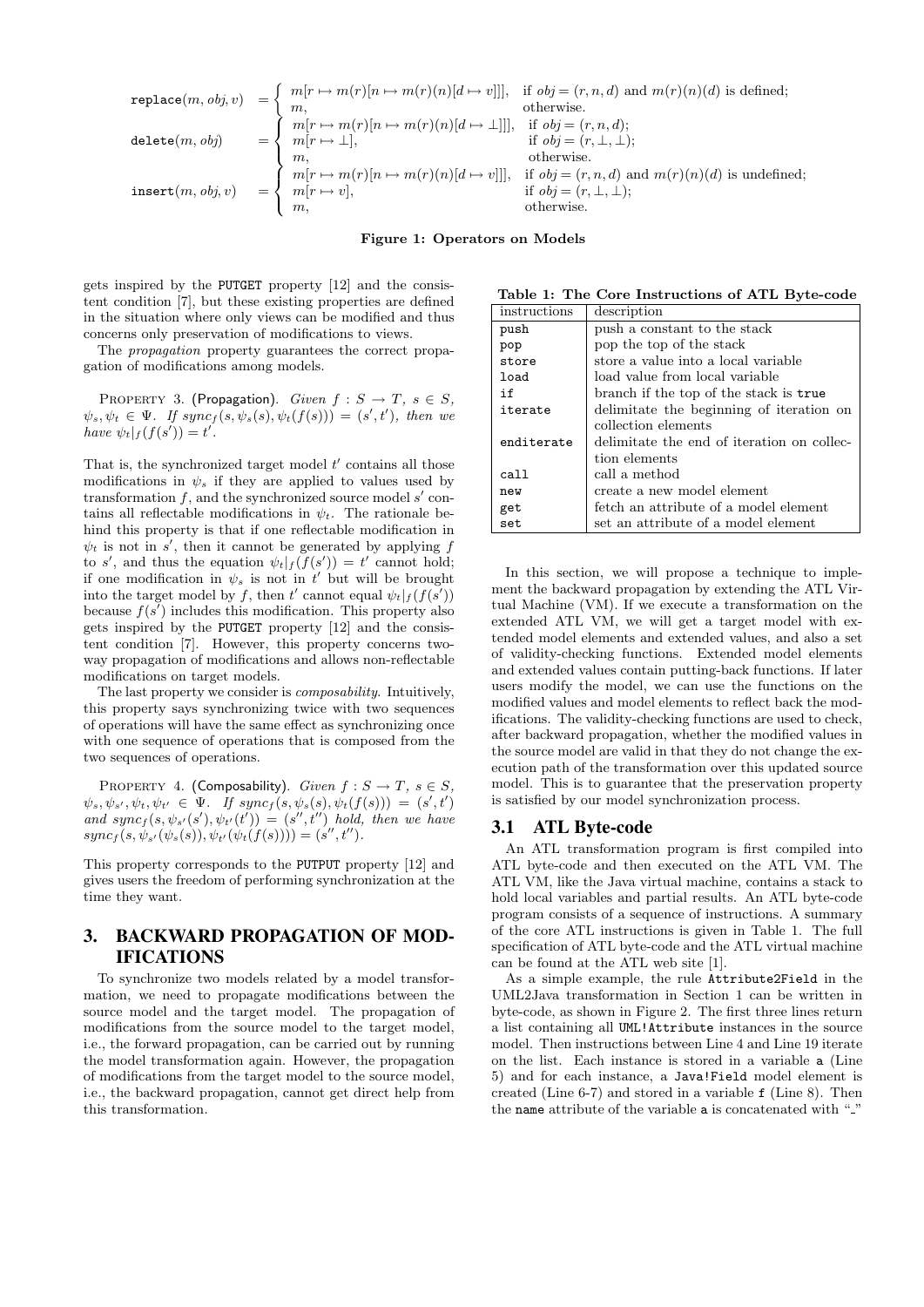```
1 push " UML ! Attribute "
 2 push "IN''<br>3 call "S.a
 2 call "S. allInstancesFrom (S): QJ"<br>4 iterate
 4 iterate<br>5 store "
 5 store "a"<br>6 nush "Jav
       push " Java ! Field"
 7 new
 8 store "f"<br>9 load "f"
9 load "f"<br>10 push "
\begin{array}{cc} 10 & \text{push} \\ 11 & \text{load} \end{array}11 \t load "a"<br>12 \t get "nam
12 get " name"<br>13 call " S Co
13 call "S. Concatenate (S): S"<br>14 set "name"
       14 - 14 set " name"
15 load "f"<br>16 load "a"
16 load "a"<br>17 get "typ
       get " type"
18 set "type"
19 enditerate
```
Figure 2: Byte-code for Attribute2Field

(Line 10-13) and set to the name attribute of the variable f (Line 9 and 14). The type attribute of the variable a is retrieved (Line 16 and 17) and set to the type attribute of the variable f (Line 15 and 18).

## 3.2 Extending the ATL Virtual Machine (VM)

In the extended VM, each model element and each value are associated with a set of putting-back functions: rep, del, sat r, sat d and val. The function rep is to be called when the value is replaced, the function del is to be called when the value or the model element is deleted, the function sat r is used to check whether the replacement is valid to be put back, the function sat d is used to check whether the deletion is valid to be put back, and the function val is used to reevaluate the value or the model element from the source model.

Specifically, we made three extensions to the ATL VM. The first is that the model elements or values in source models are extended with putting-back functions when the models are loaded. The second extension is to extend the semantics of each ATL byte-code instruction, which, if generating new values, also associates the generated values with appropriate putting-back functions. In addition, each if instruction also generates a validity-checking function to ensure that its condition is still satisfied after propagating modifications into source models. The third extension is made on the ATL library methods, such as Concatenate and startsWith, such that the values returned by these methods are also associated with putting-back functions. In most methods and some instructions, new values are created by composing existing values. In those cases, the putting-back functions of new values are built by composing the puttingback functions of existing values. In this way, a call to a putting-back function of a new value will invoke a series of calls to functions of existing values, and will eventually call putting-back functions of values in the source model to update the source model if necessary. Therefore when a model element or a value in the target model is modified (replaced or deleted), we can call appropriate putting-back functions to propagate the modification back into the source model.

#### *3.2.1 Extending Source Models*

The model elements and values in source models are extended before transformations. This is done when the ATL VM loads source models into its runtime environment.

Suppose v is a value at the location of  $m(r)(n)(d)$ . v' is a new value to replace the original one. Then its extension is represented as  $(v, ext)$ , where  $ext = (rep, del, sat_r, sat_d,$ val) and each function in this tuple is defined as below with the operators in Figure 1.

```
\mathtt{rep}(m, v') = \mathtt{replace}(m, (r, n, d), v')del(m) = detete(m, (r, n, d))\texttt{sat\_r}(v') = \texttt{true}sat_d() = trueval(m) = m(r)(n)(d)
```
Here the functions rep and del replace and delete the value in the source model, respectively. The  $sat_r$  and  $sat_d$  functions always return true, meaning that the associated value can always be replaced or removed. The val function just returns the value from the source model.

The extension to the model element  $v = m(r)$  is represented as  $(v, ext)$ , where  $ext = (rep, del, sat_r, sat_d,$ val). These functions are defined as below.

```
\mathtt{rep}(m, v') = mdel(m) = detdet(m, r)\texttt{sat\_r}(v') = \texttt{false}sat_d() = trueval(m) = m(r)
```
These functions have the same meaning as the above ones. Note currently we do not support replacing a model element, so the rep function does nothing and the sat  $r$  always returns false.

#### *3.2.2 Extending ATL Byte-code Instructions*

Some instructions of ATL byte-code do not change or create values or model elements, but move values among different parts (e.g. from a local variable to the stack) of the running environment. The instructions pop, store, load, get in Table 1 belong to this case. We extend these instructions so that they not only move the original value but also the putting-back functions. Although the set instruction modifies model elements, we treat it as an instruction moving a value from the stack to a model element and extend the set instruction in the same way.

In the following, we explain how to extend the instructions push, iterate, enditerate, new and if. The call instruction is discussed in the next subsection.

#### push  $cst$

The original semantics of this instruction is to push the constant cst onto the top of the operand stack. For example, the instruction at line 10 in Figure 2 pushes a constant string '.' to the stack. In the extended ATM VM, the system pushes an extended constant (*cst, ext*), where  $ext = (rep,$ del, sat  $r$ , sat  $d$ , val), and these putting-back functions are defined as below.

```
\mathtt{rep}(m, v') = mdel(m) = m\texttt{sat\_r}(v') = \text{if } v' = \text{cst} then true else false
sat_d() = falseval(m) = cst
```
Since the modifications on cst cannot be reflected back to the source model, we do not allow replacing or deleting this value. So the rep and del functions do nothing; the sat\_r and sat\_d functions always return false.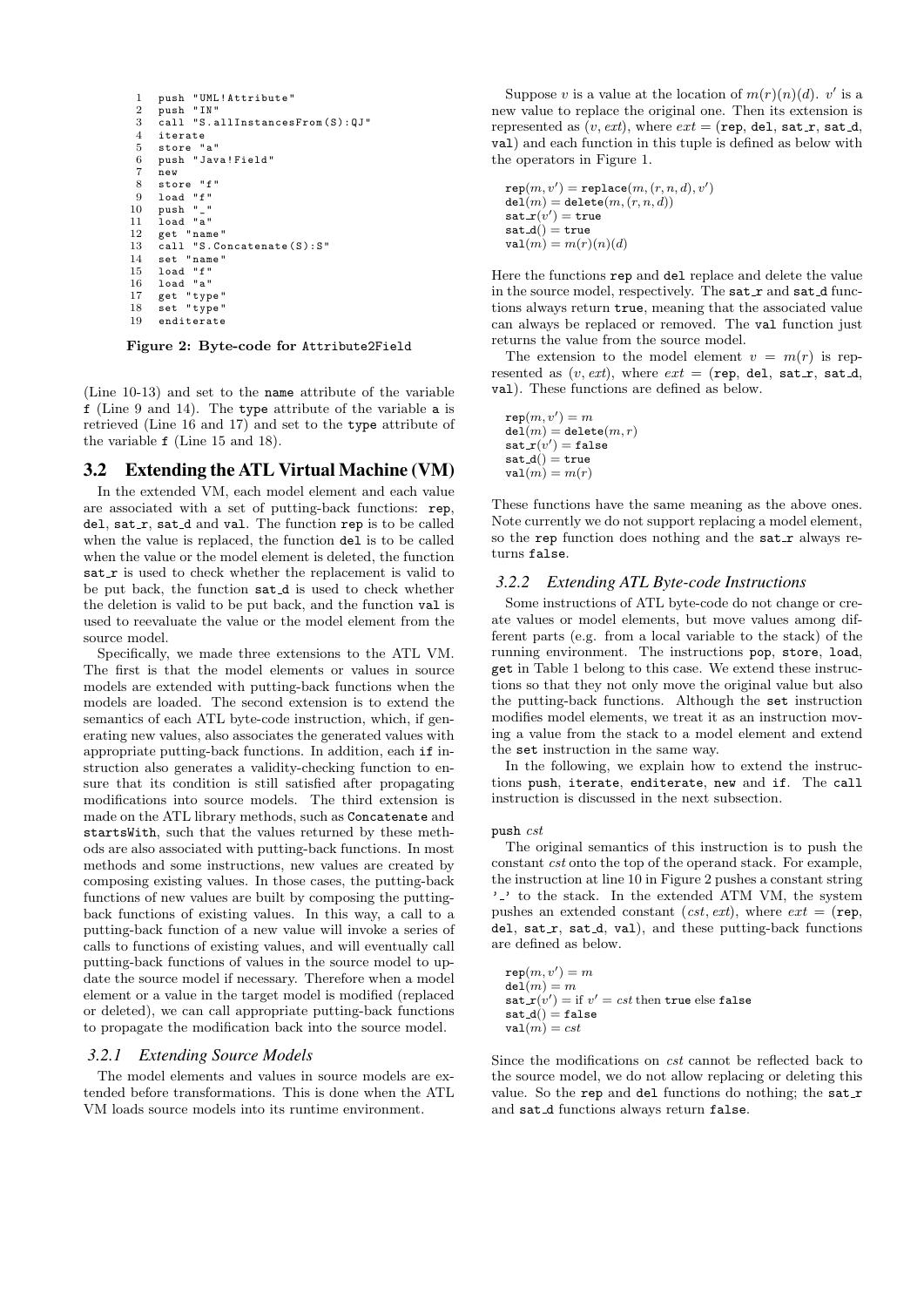#### new, iterate and enditerate

The new instruction creates new target model elements. However, this instruction provides no information of what source model element or source value corresponds to the new target model element.

To create a collection of target model elements, usually we have to traverse a collection of values or model elements, and create a target model element for each item in the collection. Thus items in the collection can be considered as sources of the target model elements. For the example in Figure 2, a set of Field model elements is created when traversing the set of Attribute model elements in the source. In ATL bytecode the only way to traverse a collection is the iterate and enditerate instructions.

Based on the above observation, we create a stack called IterObjs in the runtime environment to remember the objects being iterated. The iterate instruction pushes the object being iterated onto the IterObjs stack, while the enditerate instruction pops off the top object from the IterObjs stack. For the model element created by the new instruction, it copies the putting-back functions from the object at the top of the IterObjs stack. If a model element is created outside any iteration, it is considered as a constant and the putting-back functions for constants are associated to the model element.

#### $i \in l$

The if instruction jumps to the instruction with label  $l$ if the value at the top of the operand stack is true, otherwise it falls through to the next instruction. We call the value at the top of the stack the condition value of the if instruction. If we execute the transformation again after backward propagation of modifications, some condition values may become different from their values before backward propagation. This will change the execution paths of the transformation, and probably generate target models in which the user modifications are lost. In our synchronization algorithm, this will violate the preservation property.

In our running example, a Java!Class model element is generated only when the name attribute of the UML!Class model element does not start with \_\_draft\_\_. Suppose a user happens to change the name attribute of a Java!Class model element to a value starting with  $_{-}$ draft $_{-}$ . After propagating modifications backward and transforming again, this model element will disappear on the target model.

To prevent such cases, we require that modifications by users should not cause a condition value to be different before and after backward propagation. Our solution is that when executing an if instruction, the system will generate a validity-checking function sat<sub>-c</sub>, and store the function into a set Θ. After backward propagation, this validity-checking function is used to recompute the condition value of this if instruction and check whether it is the same as before backward propagation. If not, the system reports an error.

Suppose when executing an if instruction, its condition value is  $(v, ext)$ , where  $ext = (rep, del, sat_r, sat_d, val)$ . Then the function sat\_c generated for this if instruction is: sat<sub>-c</sub> $(m)$  = if val $(m)$  = v then true else false.

After backward propagation, the system calls all validitychecking functions in  $\Theta$  and reports a failure if a function returns false.

#### *3.2.3 Extending ATL Library Methods*

The call instruction is to call ATL library methods. These methods are implemented in Java, not ATL byte-code, so we need to extend them to return extended model elements or extended values. In the following, we will explain how to extend ATL library methods concatenate and startsWith as examples.

The methods concatenate and startsWith both take as arguments the first two strings at the top of the operand stack. Suppose the two arguments for both concatenate and startsWith methods are  $(str_1, ext_1)$  and  $(str_2, ext_2)$ , where  $ext_1 = (rep_1, del_1, sat_r1, sat_d1, val_1)$  and  $ext_2 =$  $(\mathtt{rep}_2, \mathtt{del}_2, \mathtt{sat\_r}_2, \mathtt{sat\_d}_2, \mathtt{val}_2).$ 

For the concatenated string returned by the concatenate method, its putting-back functions are (rep, del, sat  $r$ , sat\_d, val), as defined below:

```
\mathtt{rep}(m, v') = \mathtt{repx}(m, v', 0)\mathtt{repx}(m,v',i) =if \texttt{sat\_r}_1(\texttt{head}(v', i)) and \texttt{sat\_r}_2(\texttt{tail}(v', \texttt{len}(v') - i)) then
    \mathtt{rep}_1(\mathtt{rep}_2(m,\mathtt{tail}(v',\mathtt{len}(v'-i)),\mathtt{head}(v',i))else \texttt{repx}(m, v', i + 1)del(m) = if sat d_1(m) then del_1(detx(m)) else delx(m)\texttt{delay}(m) = \text{if} \ \texttt{sat.d}_2(m) \ \text{then} \ \texttt{del}_2(m) \ \text{else} \ m\texttt{sat\_r}(v') = \texttt{sat\_rx}(v', 0)\texttt{sat\_rx}(v', i) =if i \leq \text{len}(v') then
    if \texttt{satr}_1(\texttt{head}(v', i)) and \texttt{satr}_2(\texttt{tail}(v', \texttt{len}(v') - i))then true
    else sat_rx(v', i+1)else false
sat_d() = sat_d(10 or sat_d(1))val(m) = val_1(m) \oplus val_2(m)
```
The function  $\text{tail}(v', l)$  extracts the tail substring of string  $v'$  of length l; the function head(v', l) extracts the leading substring of string v' of length l. The operator  $\oplus$  is used to concatenate two strings. For a modified string, we try out all possible ways to split the string into two parts. If the two parts are both accepted by the sat\_d functions of the original strings, we invoke the rep functions of the original strings with the two parts. For a deleted string, we deleted the two original strings. As long as strings are separated with constants, we can ensure a reasonable puttingback behavior.

For the boolean value returned by the startsWith method, its putting-back functions are defined as below.

```
\mathtt{rep}(m, v') = mdel(m) = m\texttt{sat}\_\mathbf{r}(v')=\texttt{false}sat_d() = falseval(m) = substr,val_1(m), val_2(m))
```
Boolean values returned by the startsWith method cannot be modified, but these values can be reevaluated by calling the val function. The substr checks whether the first argument is the leading substring of the second argument.

## 4. SYNCHRONIZATION

In this section we show how to realize our model synchronization process (as defined in Section 2)

$$
sync_f : S \times S \times T \to S \times T
$$

based on (1) a given transformation  $f : S \to T$  which shows how to map the source model (including its modification) to the target model, and (2) the derived putting-back functions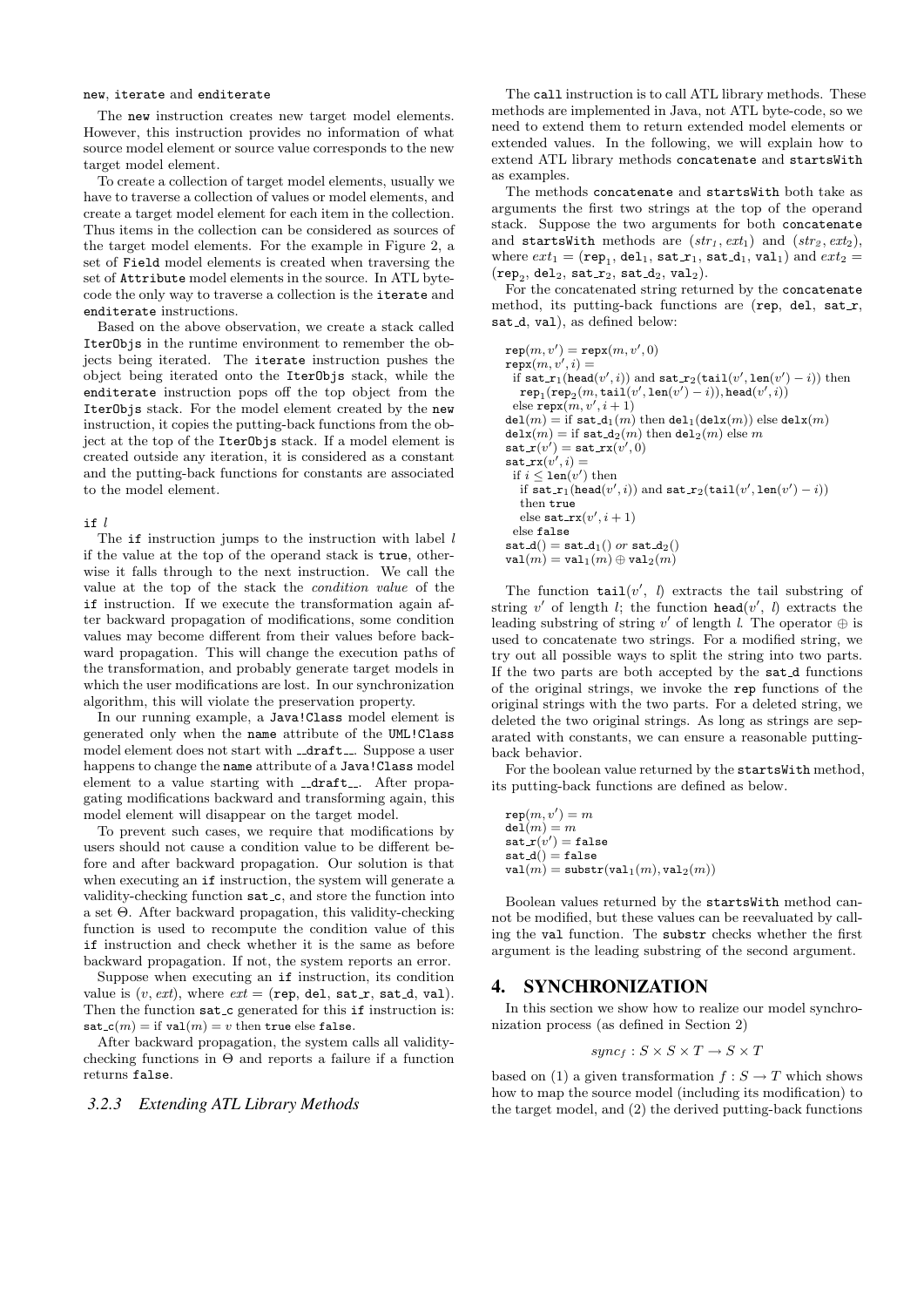

Figure 3: Overview of Synchronization Algorithm

(in Section 3) which shows how to reflect modifications (replacements and deletions) on target models back to source models. We shall illustrate our synchronization algorithm by our running example, and explain intuitively that our synchronization satisfies the properties in Section 2.

## 4.1 Synchronization Algorithm

An overview of our synchronization algorithm is shown in Figure 3. The synchronization algorithm takes as input

- the original source model Src0,
- the modified source model Src1,
- the modified target model Tgt1, and
- $\bullet\,$  the transformation  $f$  that can generate a target model from a source model

and returns as output

- the synchronized source model Src2, and
- the synchronized target model Tgt2.

It should be noted that our synchronization algorithm makes use of the original source model. This is in sharp contrast to other systems [4, 13, 18], and it contributes much to the good properties of our system (see Section 4.2).

The basic idea of the algorithm is: first put back the modifications on the target into the source and merge with modifications on the source, then reproduce the target model. The synchronization process in all has seven steps, which will be informally illustrated through our running example of UML2Java in Section 1, where all inputs have been given.

#### Step 1: Generating the original target model

This step simply applies the transformation to the original source model to obtain the original target model Tgt0. For our UML2Java example, it is the first Java model in the introduction.

#### Step 2: Deriving modified target model with modification tags

We use modification tags to indicate the modifications that users have performed on models. Modification tags can be annotated on primitive values and on model elements, and are defined below:

 $ModTag = \{Non, Rep, Ins, Del\}$ 

The tag Non, often being omitted, indicates a value or a model element has not been modified. The tag Rep indicates a primitive value has been replaced by another primitive value. The tag Ins indicates a model element or a

primitive value in a collection is inserted by users. The tag Del indicates a model element or a primitive value in a collection is deleted by users.

Our algorithm can integrate with the existing differencing algorithms [3, 21] to find what modifications that users have made on the target model. The differencing procedure compares the original model and the modified model, and produces a new model annotated with modification tags. For our running example, differencing the original Java model with the modified Java model yields the following tagged model Tagged Tgt, where modification tags are annotated as superscripts.

```
<Class name="Book">
  <fields nameRep="_bookTitle" type="String"/>
  <fields<sup>Del</sup> name="_price" type="Double"/><sup>Del</sup>
  <commentRep text="_bookTitle cannot be null"/>Ins
</Class>
```
It should be noted that adding the comment to the class needs two modifications. First a new Comment model element needs to be inserted. We put this tag at the end of the model element. Second the comment attribute of the class needs to be modified from null to the reference to the comment. We put this tag on the attribute name. The same tagging method is used for the deleted price field.

## Step 3: Reflecting modifications on the target model back to the source model

We apply the technique described in Section 3 to put back all reflectable modifications annotated in the model Tagged Tgt1 back to the source model, resulting in an updated model Inter.Src (i.e., an intermediate source model).

It is possible that multiple modifications are reflected to one value or one model element. In this case, the algorithm uses rules in Tables 2 and 3 to merge the modifications. When the algorithm is going to change a single value or a model element, it looks up the table by matching the original single value or model element with  $v_1$  or  $e_1$  and the single value or model element to be changed to with  $v_2$  or  $e_2$ . If there is a "conflict" in the result column, the system will halt and report an error.

```
<Class name="Book" description="a demo class">
    <attrs nameRep="bookTitle" type="String"/>
    <attrs<sup>Del</sup> name="price" type="Double"/>Del
</Class>
<Class name="__draft__Authors"/>
```
Note that the inserted comment on the target model is not necessary to be reflected to the source model. This is because the given transformation program does not produce the Comment model element and this is a non-reflectable modification. There will be no putting-back functions generated for this inserted comment model element. We will discuss more on how to identify non-reflectable modifications in Step 7.

### Step 4: Deriving modified source model with modification tags

This step is similar to Step 2 except that it is applied to the source model instead of the target model. Differencing the original source model Src0 with the modified source model Src1, this step produces a tagged model Tagged Src.

```
<Class name="Book" description="a demo class">
    <attrs name="bookTitle" type="String"/>
    <attrs name="price" type="Double"/>
    <attrs<sup>Ins</sup> name="authors" type="String"/>Ins</sup>
```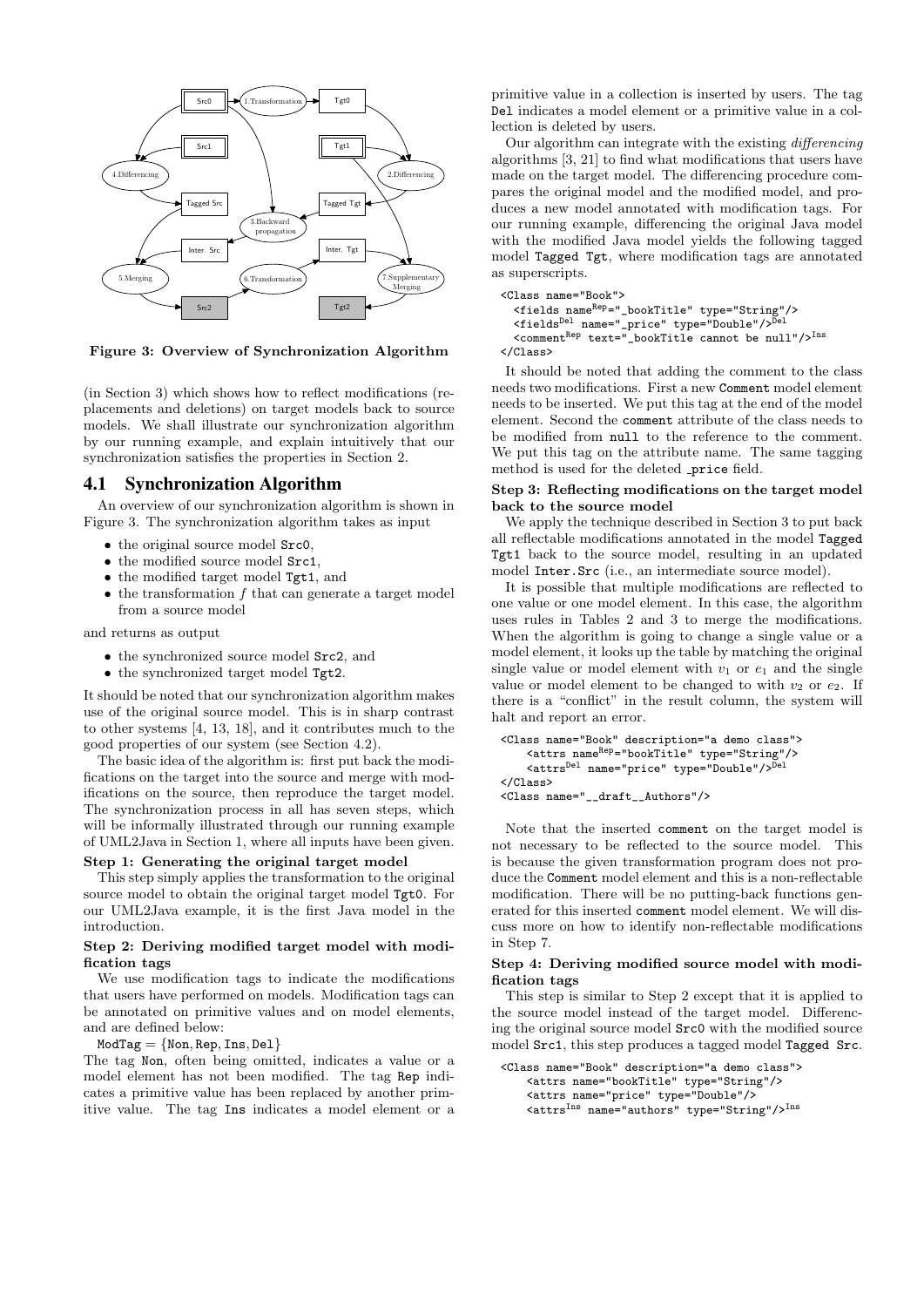Table 2: Rules for merging tagged values  $v_1$  and  $v_2$ 

| $v_1.taq$                   | $v_2.taq$                   | condition      | result         |
|-----------------------------|-----------------------------|----------------|----------------|
| Non                         |                             |                | v <sub>2</sub> |
| Del                         | Del/Non                     |                | v <sub>1</sub> |
| Del                         | $\mathrm{Rep}/\mathrm{Ins}$ |                | conflict       |
| $\rm Rep/Ins$               | $\mathrm{Rep}/\mathrm{Ins}$ | $v_1 = v_2$    | v <sub>1</sub> |
| $\text{Rep}/\text{Ins}$     | $\mathrm{Rep}/\mathrm{Ins}$ | $v_1 \neq v_2$ | conflict       |
| $\mathrm{Rep}/\mathrm{Ins}$ | Del                         |                | conflict       |
| $\text{Rep}/\text{Ins}$     | Non                         |                | $v_1$          |

Table 3: Rules for merging tagged model elements  $e_1$  and  $e_2$ 

| $e_1.taq$ | $e_2.taq$   | result tag |
|-----------|-------------|------------|
| Non       | Del/Non/Ins | $e_2.taq$  |
| Del       | Del/Non     | Del        |
| Del       | Ins         | conflict   |
| Ins       | Ins/Non     | Ins        |
| Ins       | Del         | conflict   |

</Class>

<Class name="\_\_draft\_\_Authors"/>

#### Step 5: Merging two modified source models

Tagged Src contains modifications on the source model and Inter.Src contains modifications on the target model. Then the algorithm uses a *merging process* to merge the two models into one by comparing the modification tags according to the rules in Tables 2 and 3. After merging, the merged model Src2 should have the modifications from both sides if there is no conflict. Otherwise, a conflict error should be reported.

```
<Class name="Book" description="a demo class">
    <attrs nameRep="bookTitle" type="String"/>
    <attrsDel name="price" type="Double"/>Del
    <attrsIns name="authors" type="String"/>Ins
</Class>
<Class name="__draft__Authors"/>
```
#### Step 6: Propagating all modifications on the source model to the target model

In order to propagate the merged modifications to the target side, we apply the transformation on Src2 and get Inter.Tgt (i.e. an intermediate target model).

```
<Class name="Book">
  <fields nameRep="_bookTitle" type="String"/>
  <fields<sup>Del</sup> name="_price" type="Double"/>Del
  \leqfields<sup>Ins</sup> name="_authors"/><sup>Ins</sup>
</Class>
```
## Step 7: Supplementary merging on target models

Inter.Tgt now should contain the modifications on the source model and the reflectable modifications that have been reflected from the target model to the source. Yet the non-reflectable modifications are still missing. To merge such modifications, we copy the non-reflectable modifications from Tgt1 and produce the synchronized target model Tgt2.

```
<Class name="Book">
     <fields nameRep="_bookTitle" type="String"/>
     <fieldsDel name="_price" type="Double"/>Del
     \text{Y} \text{Y} \text{Y} \text{Y} \text{Y} \text{Y} \text{Y} \text{Y} \text{Y} \text{Y} \text{Y} \text{Y} \text{Y} \text{Y} \text{Y} \text{Y} \text{Y} \text{Y} \text{Y} \text{Y} \text{Y} \text{Y} \text{Y} \text{Y} \text{Y} \text{Y} \text{Y} \text{Y\frac{1}{\text{moment}} \frac{1}{\text{first}} \frac{1}{\text{first}} \frac{1}{\text{constant}} \frac{1}{\text{constant}} \frac{1}{\text{first}} \frac{1}{\text{constant}} \frac{1}{\text{first}}</Class>
```
It is worth noting that to merge the modifications, we should first identify what modifications are non-reflectable and need to be merged. Here we define three types of identifiable non-reflectable modifications, as shown below:

- Replacing values in the attributes that have not been set during the transformation, e.g. the comment attribute on the Java!Class model element.
- Adding model elements of a type whose instance has never been created during the transformation, e.g., the new Comment element user added on the Java model.
- Adding references that refer to the model elements identified in the second type. Fox example, suppose there is another transformation that generates skeleton Java code from UML class diagrams. If later programmers add statements to Java methods, the references from the Java methods to the statements are non-reflectable and need to be copied.

All these modifications can be identified by keeping track of what attributes have been set and what types of model elements have been created during the transformation.

## 4.2 Properties

It is worth remarking that our synchronization system satisfies the properties we described in Section 2.3. To prove it formally we need to give formal semantics to all ATL statements, and this formalization, however, is beyond the scope of the paper. So we only give an intuitive discussion of the properties.

First, our synchronization system satisfies the stability property. If users have not made modifications on models after transformation, our system will not put any modification tags on models so no models will be changed during synchronization.

Second, our synchronization system satisfies the preservation property. On the source side, the merge process will merge all modifications into the synchronized model Src2. On the target side, all reflectable modifications will be put back to the source. Because all condition expressions will be evaluated to the same value, all the reflectable modifications will be produced again following the same path. On the other hand, all non-reflectable modifications will be merged into the synchronized target model during the supplementarily merging process. So modifications on the target model are preserved.

Third, our synchronization system satisfies the propagation property. This is directly followed from the last two steps of our synchronization process.

Finally, our synchronization system satisfies the composability property. Because the system ensures all condition expressions remains the same during synchronization, modifications are propagated in the same way regardless of how many times we synchronize.

# 5. A CASE STUDY

Our system has been successfully applied to several ATL examples listed at ATL web site [1]. In this section, we will use one of them to help demonstrate our approach described before. This example is about a transformation from class models to relational database models and is widely used in the literature of model transformations [19]. By this case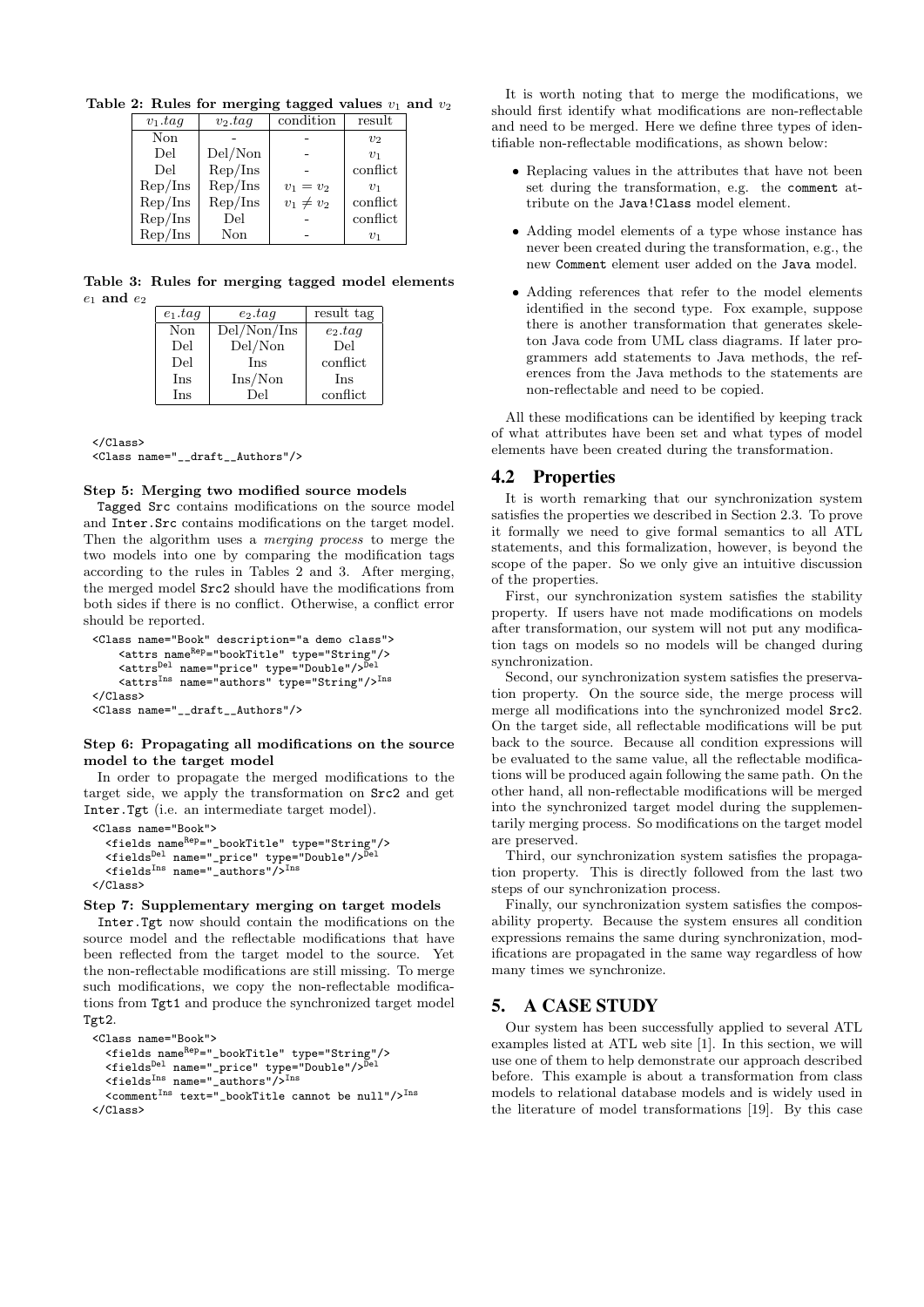```
0: <? xml version = "1.0" encoding = "ISO-8859-1"?>
 1: < xmi : XMI xmi : version =" 2.0 " xmlns =" Class "
              xmlns : xmi = " http :// www . omg . org / XMI " >
 2: <Class name="Person" ID="1"><br>3: <attr name="firstName" ID=
 3: < attr name =" firstName " ID = "5 " type =" 3" />
  4: < attr name =" closestFriend " ID = "6 " type =" 1" />
5: < attr name =" emailAddresses " ID =" 7"
 6: multiValued="true" type="3"/><br>7: </Class>
 7: </ Class >
  8:     <Class  name="Family"  ID="2"><br>9:         <attr  name="name"  ID="8"  type="3"/>
10: <attr name="members" ID="9"<br>11: multiValued="true" tvr
11: \text{multiValued} = \text{"true"} \text{ type} = \text{"1"}\langle/Class >
13: < DataType name="String" ID="3"/>
14: <br />
<br />
<br />
<br />
<br />
<br />
<br />
Land Contract Contract Contract Contract Contract Contract Contract Contract Contract Contract Contract Contract Contract Contract Contract Contract Contract Contract Co
15: </ xmi : XMI >
```
#### Figure 4: A Source Model in XMI

study, we can see after users write an ATL transformation, the consistency of the source and target models can be automatically maintained by our system when they are evolved, and the synchronization procedure exhibits some interesting properties.

To run this example, we need the ATL code, the source model as well as the source and target metamodels. Due to space limitation, only the source model is shown in Figure 4, and other files can be found at ATL web site [1]. This source model includes two classes Person and Family, and two Datatypes String and Integer. Each class has a collection of attributes attr, which can be single-valued or multi-valued. The attribute ID in each model element is added by us to identify model elements.

In this example, a class will be transformed into a table, and a datatype into a type in the relational table model. Each attribute in a class, if it is single-valued, will lead to a column in the corresponding table, otherwise a new table will be generated for it. And each table generated from a class also includes a key column. The ATL web site has the detailed description for this transformation. The target model generated by this transformation is given in Figure 5.

In the following, we will give several experiments to show the synchronization results of our system. Each experiment is to demonstrate some properties that our approach has.

In the first experiment, we invoke the synchronization procedure without changing the source model and the target model. After synchronization, the resulting source and target models are still the same as the original ones, embodying the property of stability.

In the second experiment, change Person emailAddresses in Line 14 to Individual emailAddresses and change the type of emailAddresses in Line 17 from "3" to "4", that is, the type changes to Integer. In addition, we change the source model by removing the line 4, that is, the attribute of closestFriendId in class Person is deleted. After synchronization, the result source model keeps the attribute of closestFriendId deleted while the class name in line 2 changes from Person to Individual and the type of emailAddresses changes to "4", that is, changes to type Integer; the result target model has closestFriend originally in Line 10 deleted, the type of emailAddresses remaining Integer and all occurrences of the string "Person" changing to "Individual", in other words, the table name in Line 7 changes to Individual, the table name in Line 14 remains Individual emailAddresses, and the column name in Line 15 changes to IndividualID. This experi-

```
0: < xmi : XMI xmi : version =" 2.0 " xmlns =" Relational "
 01<br>1: xmlns:xmi="http://www.omg.org/XMI" ><br>2: <Table name="Family" ID="2" key="1002">
 2: <Table name="Family"<br>3: <col name="obiectI
 3: \langle \text{col name} = " \text{objectId" ID} = "1002" \text{keyOf} = "2"<br>4: \text{type} = "4" / \rangle4: type = "4" / >5: < col name = " name " ID = "8 " type =" 3" />
 6: \times / \text{Table}7: <Table name="Person" ID="1" key="1001"><br>8: <col name="objectId" ID="1001" keyOf=
 8: < col name = " objectId " ID = " 1001 " keyOf =" 1"
 9: \times type="4"/><br>9. \times col name="firs
end<br>
9: Col name="firstName" ID="5" type="3"/><br>
9: Col name="closestFriendId" ID="6"
10: < col name="closestFriendId" ID="6"<br>11: type="4"/>
11: \times type="4" />
         \langle/Table >
12: <Type name="String" ID="3"/><br>13: <Type name="Integer" ID="4"/>
14: < Table name =" Person_emailAddresses " ID = "7 " >
15: < col name =" PersonId " ID =" 1007 " type =" 4" />
16: <col name="emailAddresses" ID="1008"<br>17: type="3"/>
                    type = "3" / >18: </Table><br>19: <Table na
19: <Table name="Family_members" ID="9"><br>20: <col name="FamilyId" ID="1009" typ
20: \lecol name="FamilyTd" ID="1009" type="4"/><br>21: \lecol name="membersId" ID="1010" type="4"/
21: <col name="membersId" ID="1010" type="4"/><br>22: </Table>
         \langle/Table >
23: </ xmi : XMI >
```
#### Figure 5: A Target Model in XMI

ment demonstrates the preservation property and propagation property.

In the third experiment, we change the string objectId in the line 8 into objId. This string comes from the transformation code, not from the source model. The system reports a failure during synchronization. This shows that our system has the ability to detect and report inappropriate modifications.

The fourth experiment is to demonstrate the composability property by dividing the modifications in the second experiment in two steps, that is, first change the table name in the target model and delete the attribute in the source model, synchronize, then change the type of emailAddresses in the target model and synchronize again. After the two synchronization processes, we get the same result as the second experiment.

## 6. RELATED WORK

There have been a large number of approaches to model transformations, each with its own characteristics. To classify existing transformation approaches, Czarnecki et al. [10] have proposed a classification framework. This framework uses a set of features to classify model transformation approaches. Among them, bidirectionality is of great interest. This feature can be achieved through bidirectional languages that can be executed both forwardly and backwardly. Based on the interface, the bidirectional transformation approaches can be classified into two categories. The first category takes the source model and produces the target model in the forward direction and takes the target model and produces the source model in the backward direction. The typical work includes the work of Akehurst and Kent [4] which uses models and OCL to describe transformations and the work based on the Triple Graph Grammars (TGGs) [13, 18]. This category of approaches are not adequate to support synchronization because the transformations overwrite existing models without using information in the models. When a model is reproduced, information not presented in the other model will be lost.

Compared to the first category, the other category updates the existing model when an old version of the model